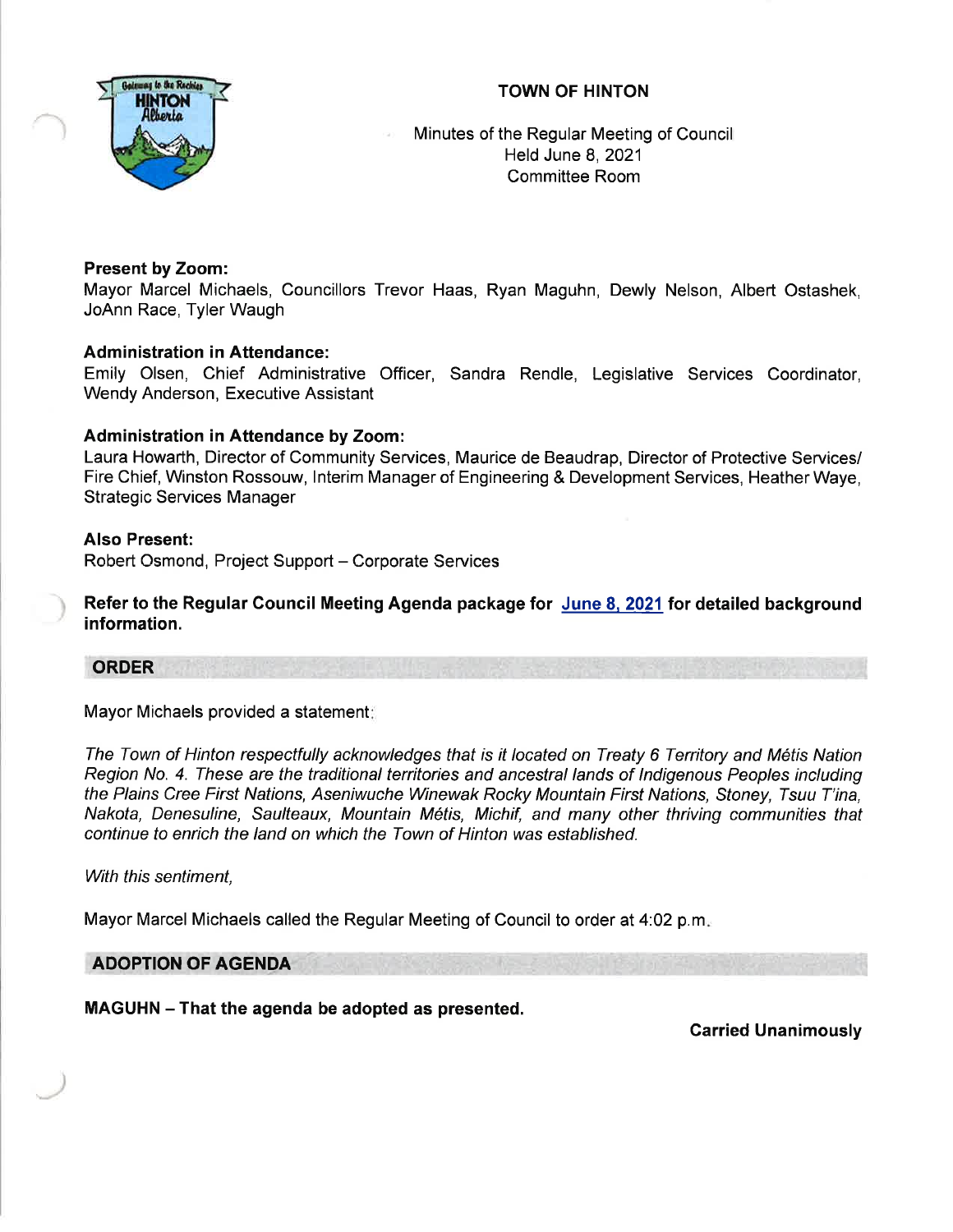Town of Hinton Regular Meeting of Council Minutes- June 8, 2021 Page | 2

#### COUNCIL MINUTES FOR ADOPTION

- Regular Meeting of Council Minutes May 4, 2021 1.
- Standing Committee of Council Minutes May 11, 2021 2.
- Standing Committee of Council Minutes May 18, 2021 3.

#### HAAS - That the Minutes listed above be approved as amended.

May 4, 2021 Regular Meeting of Council minutes – replace MOST with Emergency Response Reserve in Action ltem 3.

Carried Unanimously

### CITIZENS MINUTE WITH COUNCIL

No citizens wished to speak with Council.

#### DELEGATIONS AND PRESENTATIONS

Hinton Community Grant Funding Committee

Jessica Hearsey, Chair of the Hinton Community Grant Funding Advisory Committee, provided a presentation on the spring intake for 2021.

#### ACTION ITEMS

#### 1. Communitv Grant 2021 Sprinq lntake Funding Recommendations

HAAS - That Council award the Community Grant Program 2021 spring intake funding, as per the recommendation from the Hinton Grant Funding Advisory Committee, for a total of \$30,000 as outlined in Attachment 1.

Carried Unanimously

#### 2. 2020 Operating Surplus & Emergency Response Reserve

NELSON - That Gouncil direct Administration to transfer \$250,000 to the Parks and Trails Reserve from accumulated surplus.

Carried Unanimously

NELSON - That Council direct Administration to transfer \$250,000 to the Recreation Gentre Construction Reserve from accumulated surplus.

> Defeated 3-4 For: Maguhn, Race, Nelson Against: Michaels, Haas, Ostashek, Waugh

MAGUHN - That Council direct Administration to transfer \$250,000 to the Emergency Response Reserve from accumulated surplus.

Garried Unanimously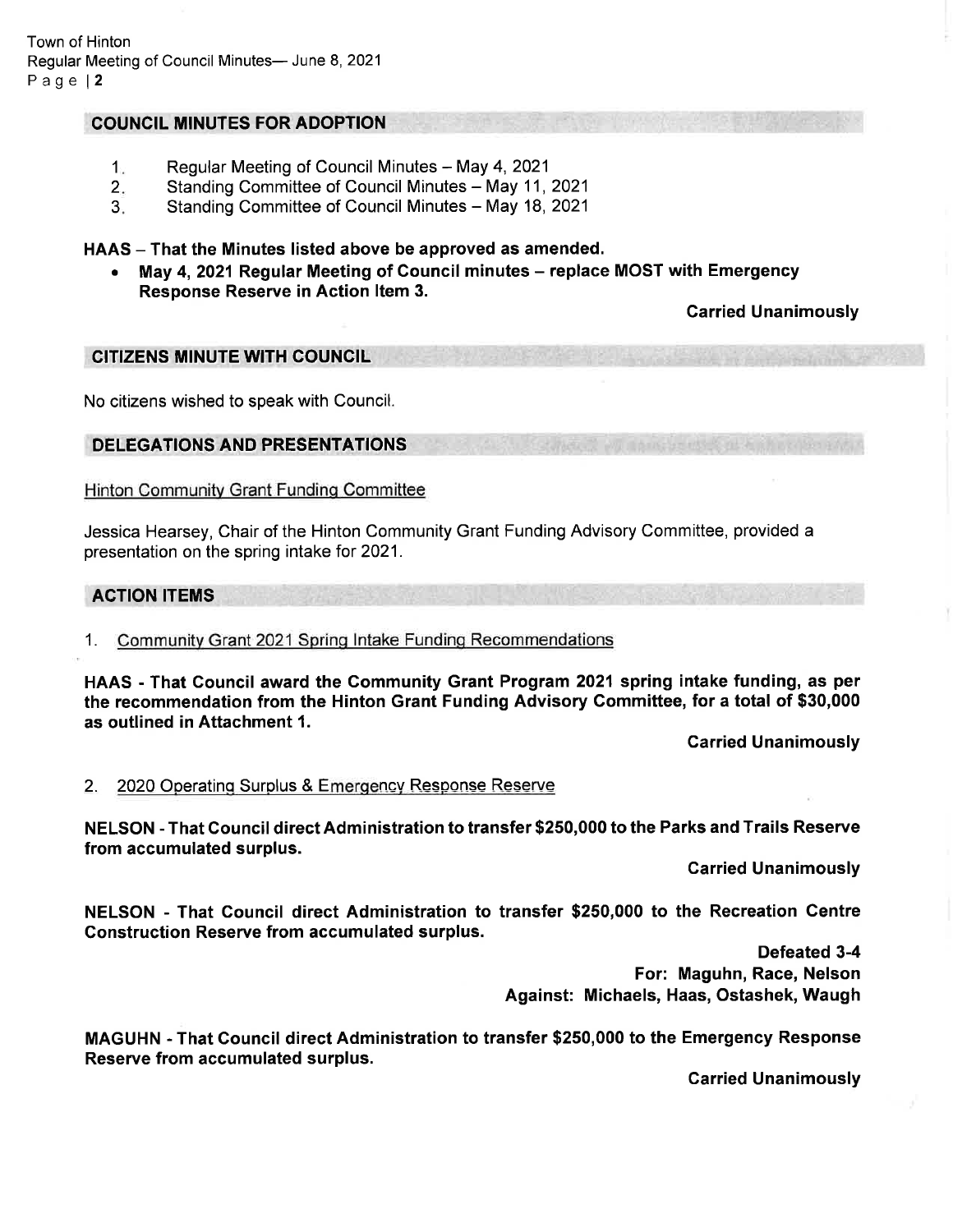Town of Hinton Regular Meeting of Council Minutes- June 8, 2021 Page l3

MAGUHN - That Council direct Administration to bring a report on 2020 tax penalties relief.

HAAS AMENDMENT - Remove the word relief and replace with statistics.

Garried 4-3 For: Haas, Ostashek, Race, Waugh Against: Maguhn, Nelson, Michaels

MAGUHN - That Gouncil direct Administration to bring a report on 2020 tax penalties statistics. Defeated 3-4 For: Maguhn, Race, Michaels Against: Haas, Ostashek, Waugh, Nelson

OSTASHEK - That Gouncil direct Administration to transfer the final balance of the <sup>2020</sup> Operating Surplus from the accumulated surplus be transferred to the Operating Projects Reserve following the conclusion of the 2020 audit.

NELSON AMENDMENT - That the wording of Operating Projects Reserve be changed to Recreation Gentre Gonstruction Reserve.

> Defeated 3-4 For: Maguhn, Race, Nelson Against: Michaels, Haas, Ostashek, Waugh

OSTASHEK - That Council direct Administration to transfer the final balance of the <sup>2020</sup> Operating Surplus from the accumulated surplus be transferred to the Operating Projects Reserve following the conclusion of the 2020 audit.

> Garried 5-2 For: Michaels, Haas, Ostashek, Maguhn, Race Against: Waugh, Nelson

Appointment of Financial Reviewer and Signatory for the Hinton Library Board Financial Reports 3.

MAGUHN - That Gouncil appoint KPMG LLP as Reviewer of Financial Reports & Signatory for the Hinton Library Board to perform the duties of the appointment as defined in the Libraries Act; and that a Review Engagement of the financial statement be completed annually.

> Garried 6-1 For: Michaels, Haas, Maguhn, Nelson, Ostashek, Race Against: Waugh

A short break was called at 6:26 p.m.; the meeting resumed at 6:34 p.m

4. Municipal Enerov Manaoer Proqram.

NELSON - That Council approve the submission of an application to the Municipal Energy Manager Program in collaboration with the Town of Jasper, with financial impacts outside the currently approved 2021 budget envelope to be approved through the 2022 budget process.

Carried Unanimously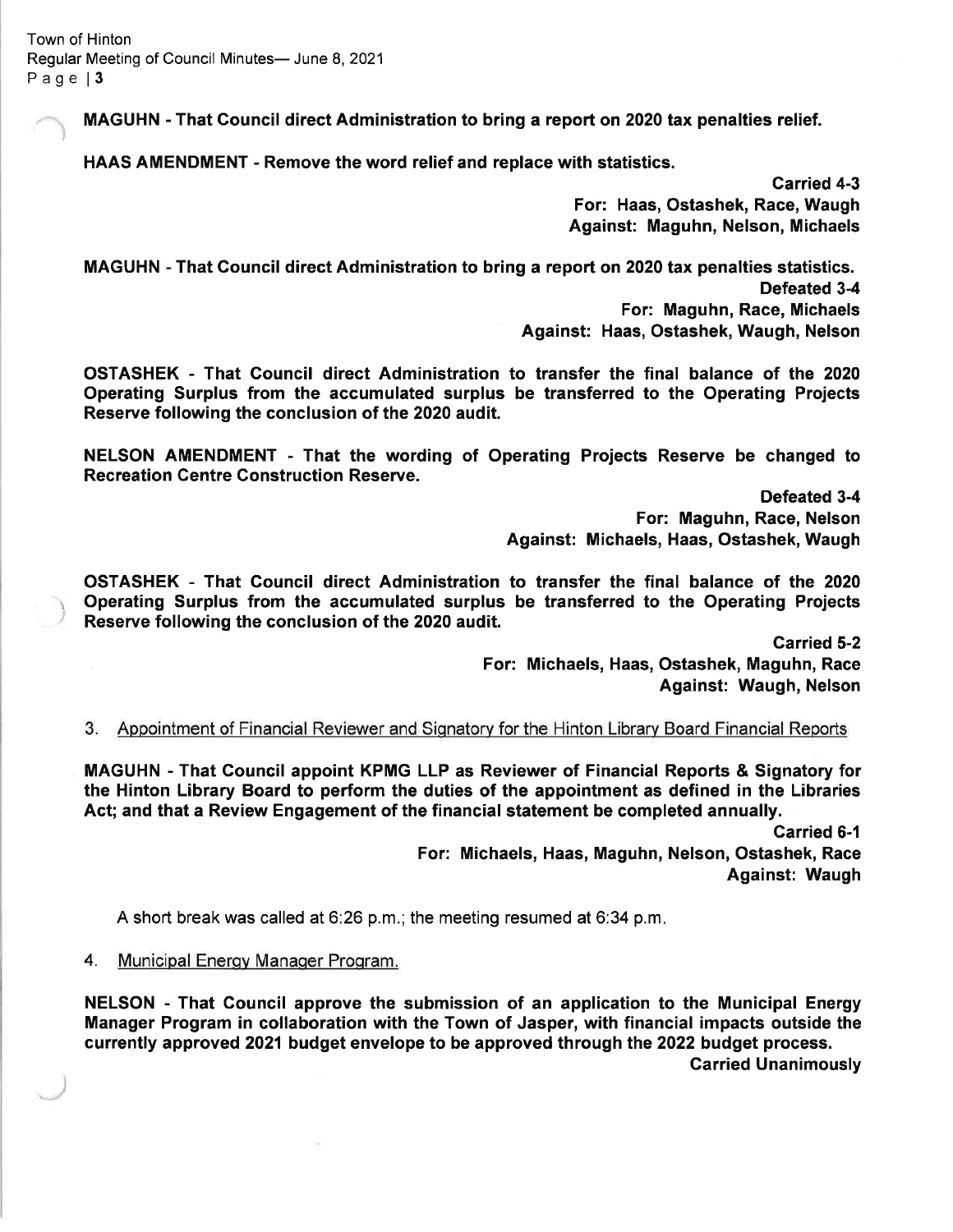#### INFORMATION ITEMS

- 1. Community Engagement and Advisory Committee Engagement with Partners for Climate Protection.
- 2. Aquatics Promotional Program Usage

## HAAS - That Gouncil accepts the Aquatics Promotional Program Usage Report for information. Carried Unanimously

3. Council lnformation Packages #1 , #2 and #3 for June 8, <sup>2021</sup>

WAUGH - That Council accept lnformation Packages #1, #2 and #3 for June 8, 2021 as information.

Garried Unanimously

### REPORTS FROM MAYOR, COUNCIL, CHIEF ADMINISTRATIVE OFFICER

1. Council Updates (Training, Conferences, Committees, Community Events) and Urgent Matters

Councillors reported on the various committees, meetings, and activities they attended since the last Regular Council meeting and what they plan on attending in the coming weeks as well as any urgent matters.

2. Chief Administrative Officer Report and Status Report

Emily Olsen, Chief Administrative Officer, provided an update on administrative matters and provided a status report.

3. Administrative lnquiries

There were no Administrative lnquires

NOTICES OF MOTION

There were no Notices of Motion

CLOSED SESSION

## NELSON - That the Regular Meeting of Council move to Closed Session at 7:07 p.m.

Carried Unanimously

L. Howarth, M. de Beaudrap, W. Rossouw, H. Waye, R. Osmond, S. Rendle and W. Anderson left the meeting.

NELSON - That the Regular Meeting of Council move out of Closed Session at 7:20 p.m. Carried Unanimously